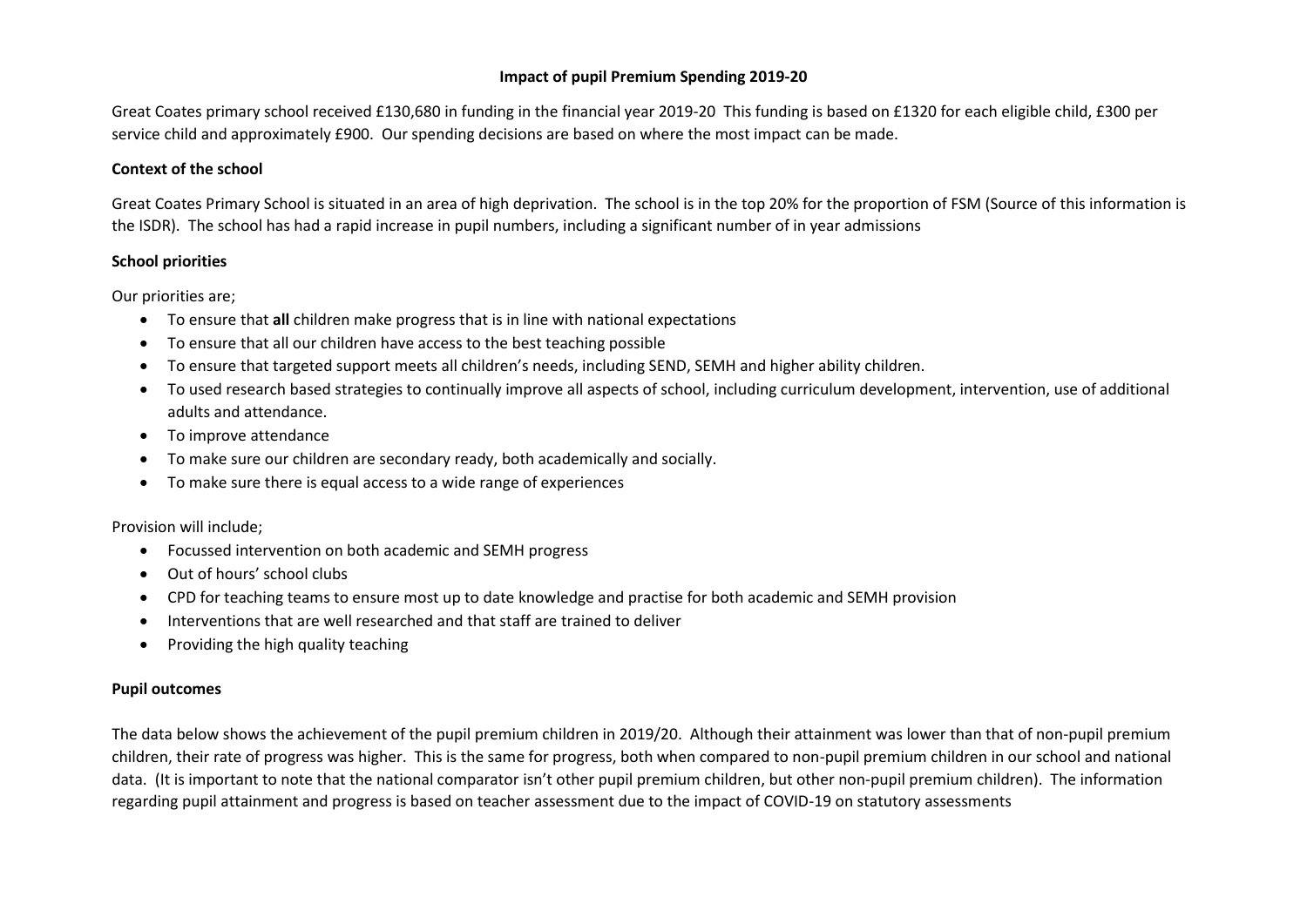| Pupil premium attainment |     | Non Pupil premium attainment |          |            |     |
|--------------------------|-----|------------------------------|----------|------------|-----|
|                          | EXS | GDS                          |          | <b>EXS</b> | GDS |
| Reading                  | 63% | 32%                          | Reading  | 83%        | 25% |
| Writing                  | 68% | 23%                          | Writing  | 83%        | 25% |
| Maths                    | 77% | 27%                          | Maths    | 83%        | 25% |
| Combined                 | 59% | 18%                          | Combined | 75%        | 16% |

| Pupil premium attainment |     |         | Non Pupil premium attainment |            |     |
|--------------------------|-----|---------|------------------------------|------------|-----|
| <b>EXS</b>               | GDS |         |                              | <b>EXS</b> | GDS |
| 63%                      | 32% | Reading |                              | 83%        | 25% |
| 68%                      | 23% | Writing |                              | 83%        | 25% |
| 77%                      | 27% | Maths   |                              | 83%        | 25% |
| 59%                      | 18% |         | Combined                     | 75%        | 16% |

| Pupil premium Progress |      | Non Pupil premium Progress |         |      |     |
|------------------------|------|----------------------------|---------|------|-----|
|                        |      |                            |         |      |     |
| Reading                | 95%  | 41%                        | Reading | 100% | 8%  |
| Writing                | 100% | 27%                        | Writing | 100% | 16% |
| Maths                  | 91%  | 13%                        | Maths   | 92%  | 8%  |

The attainment is lower when compared to non-pupil premium children. This is attributed to the higher number of pupil premium children with significant SEN and much lower baselines. That is why it is important to compare progress measures, which shows that Pupil premium children make good progress at Great Coates primary school.

#### **Spending**

The activities below were funded by the Pupil premium Grant. They have been colour coded to show the impact.

| Low- these activites will be | Medium - They had impact, but   Good- this will be continued | Excellent – exceeded           |
|------------------------------|--------------------------------------------------------------|--------------------------------|
| discontinued                 | <b>not as much as we would have</b>                          | expectation and are well worth |
|                              | hoped for                                                    | the financial commitment       |

The decisions for spending are based on two things. Firstly, targeted on individuals and small groups and secondly, whole cohorts and the whole school. Decisions have been made in line with EEF recommendations. *"Good teaching is the most important lever schools have to improve outcomes for disadvantaged pupils. Using the Pupil Premium to improve teaching quality benefits all students and has a particularly positive effect on children eligible for the Pupil Premium. While the Pupil Premium is provided as a different grant from core funding, this financial split shouldn't create an artificial separation from whole class teaching."* EEF Guide to the Pupil Premium 2019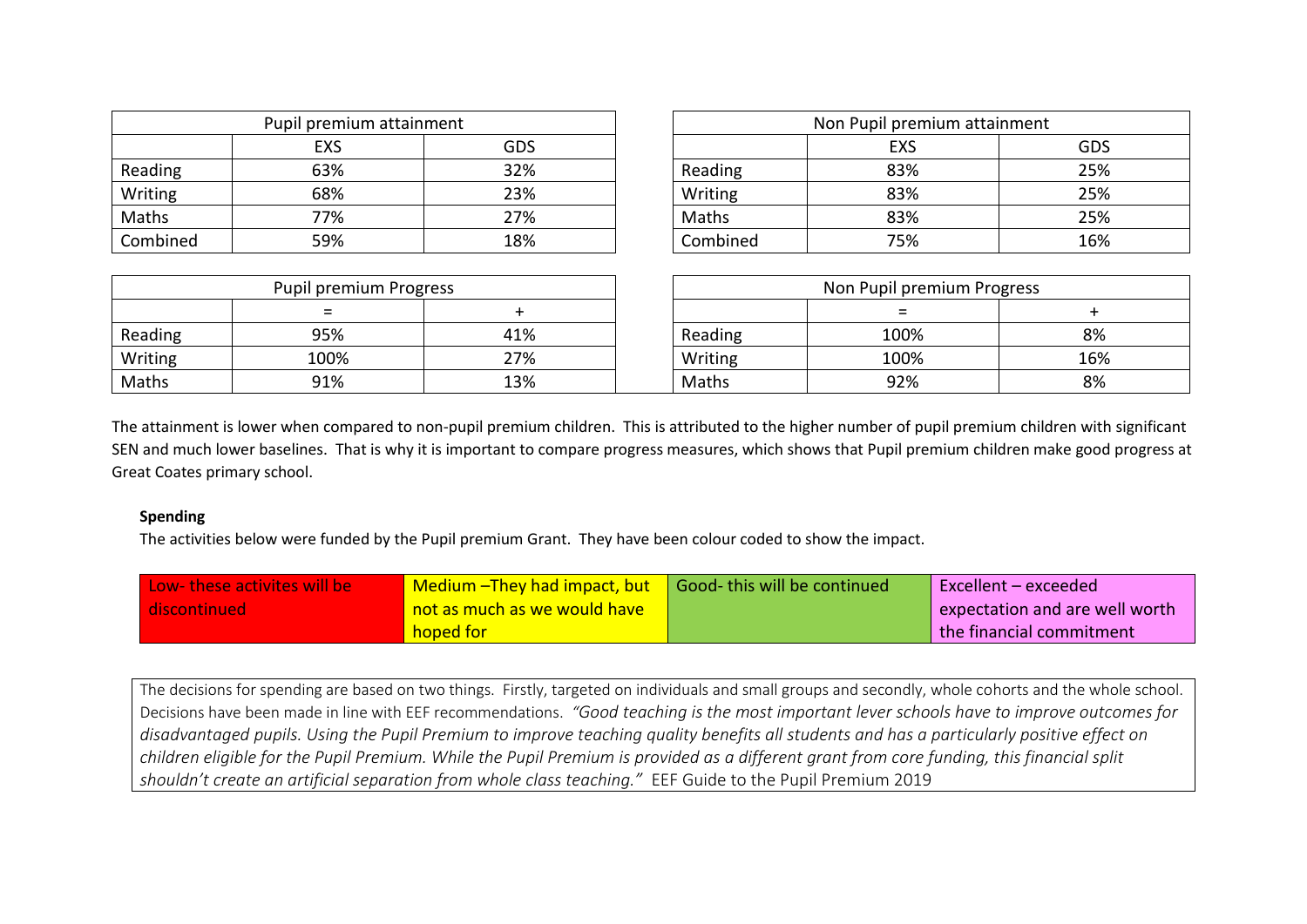| Activities funded by the grant                                                                                                                            | Impact expected                                                                                                                                                                                                                                                                                                                 | Cost     |
|-----------------------------------------------------------------------------------------------------------------------------------------------------------|---------------------------------------------------------------------------------------------------------------------------------------------------------------------------------------------------------------------------------------------------------------------------------------------------------------------------------|----------|
| Socially speaking-<br>Social skills programme deliver 2-3 x a week by the<br>learning mentor                                                              | The children who participate will have increased self-esteem,<br>improved listening skills and have a better grasp of using<br>appropriate language. They will have increased expressive<br>skills and increased confidence. This intervention will<br>continue into 21018/19                                                   | £612.51  |
| Forest Schools-<br>A weekly programme led by a qualified Forest School<br>Teacher. Each cycle lasts 10 weeks.                                             | The children involved will become more resilient and<br>independent. Their confidence and social skills will blossom<br>This intervention will continue into 2018/19 and will be<br>increased.                                                                                                                                  | £5,000   |
| Colour away your worries<br>A mindfulness approach to dealing with stress and<br>anxiety. 20 minutes daily led by the learning mentor                     | The children will be more-able to deal with their stress and<br>anxiety. They will be more confident to express themselves<br>and talk about their mental health issues in a safe<br>environment. This intervention will continue into 2018/19                                                                                  | £1036.78 |
| Lego therapy<br>Small group sessions based around building Lego. Each<br>child takes on a role for the build. It ends with a<br>collaborative free build. | Children will have better social skills regarding<br>communication with their peers. They will have developed<br>teamwork skills especially co-operation.<br>They will also experience pride, which will boost self-esteem.<br>This intervention will continue into 2018/19and will increase                                    | £1850    |
| Nurture Lady<br>1:1 counselling sessions led by an externally sourced<br>agency.                                                                          | Individual outcomes based on the specific needs of the<br>children. Primarily around social interactions, self-esteem<br>and managing stress. Feedback from pupils and parents was<br>very positive. Will continue into 2018/19 with increased<br>capacity.                                                                     | £8385    |
| Mental health training<br>Whole staff training focusing on impact of relationships<br>and positive mental health                                          | Refresher on previous training and restorative circle training<br>so this can be done in all classes,                                                                                                                                                                                                                           | £500     |
| Girls club<br>Girls only sports club, led by the sports coach. The focus<br>is upon building confidence in sports, exercise and<br>enjoyment.             | Specific girls will be targeted. The aim will be to improve<br>confidence, fitness and the children will develop an<br>enthusiasm for sport. This was so successful that the<br>intervention has now ended. There are no plans to continue<br>into the next academic year, however, if the need arises it will<br>be untilised. | £1089.78 |
| Tuck shop                                                                                                                                                 | This is a poverty proofing exercise to ensure that access to<br>snack is not prohibited for lower income families. Tuck shop                                                                                                                                                                                                    | £4250    |